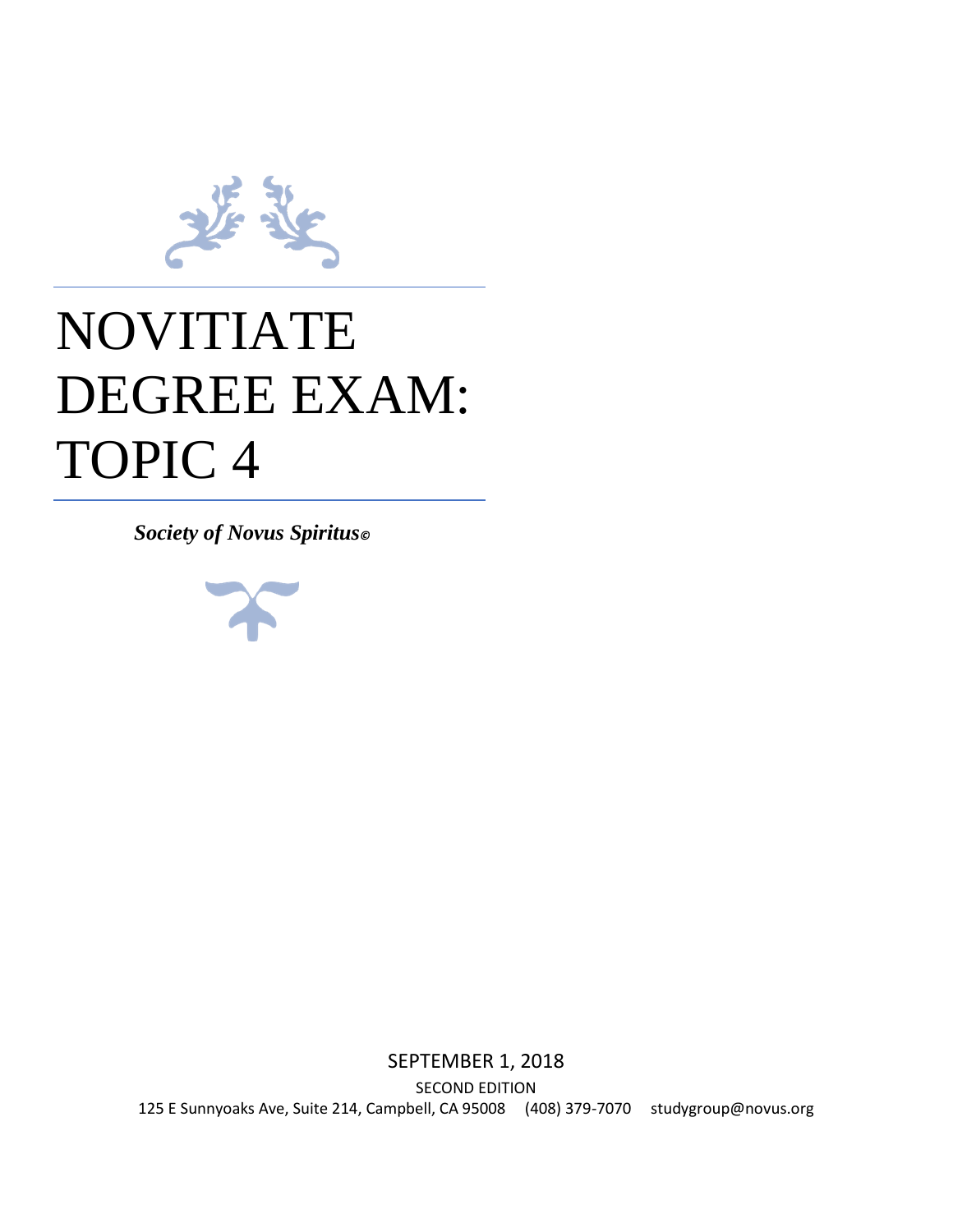|                                                                      | <b>Aquarius:</b>                              |
|----------------------------------------------------------------------|-----------------------------------------------|
| <b>Reason For Life (a)</b><br>[Topic $4 -$ Lesson One $-$ pp. 1-126] | Pisces:                                       |
| Explain why it is not wrong to dislike.<br>1.                        | Aries:                                        |
|                                                                      | Taurus:                                       |
|                                                                      | Gemini:                                       |
| Why is it best not to worry?<br>2.                                   | Why is there no escape through suicide?<br>4. |
| 3.<br>List the areas these signs have to work on.<br>Cancer:         |                                               |
| Leo:                                                                 | How and by whom are our lives judged?<br>5.   |
| Virgo:                                                               |                                               |
| Libra:                                                               | <b>Definitions:</b>                           |
| Scorpio:                                                             | <b>Adultery:</b>                              |
| Sagittarius:                                                         | Phobia:                                       |
| Capricorn:                                                           |                                               |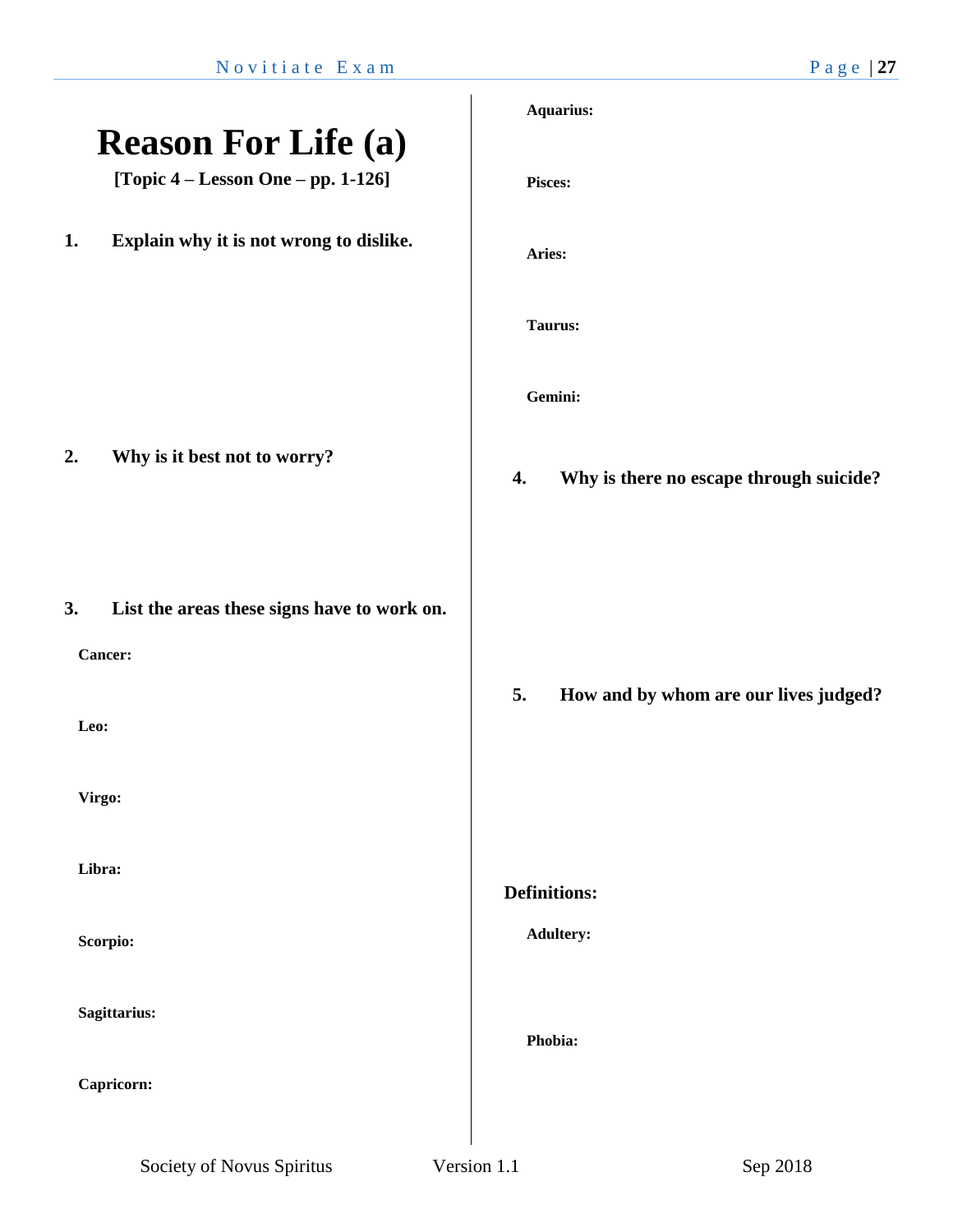**True or False: ["T" for True, "F" for False.]**

- **1. We live 1/3 of our life for ourselves, 2/3 for God. ( )**
- **2. We go through life until we come to a neutral and spiritual place melding spiritual and psychic. ( )**
- **3. White entities come in a White Column of Light, and Dark entities come down in darkness. ( )**
- **4. We are not meant to cohabitate with the Dark, but to look at it and push it away from us. ( )**
- **5. To serve yourself only is serving God. ( )**
- **6. We answer to ourselves and God. ( )**
- **7. Last lifer's touch on all the Themes, but one main Primary Theme rises up. ( )**
- **8. Give advice to others by what is best** *for them***. ( )**
- **9. To constantly worry about what others think of you stunts your spiritual growth. ( )**
- **10. Money is meant to be taken in, not given out. ( )**
- **11. Blend activation and passivity in your life. ( )**
- **12. A day without doing something for someone else is a day lost in time. ( )**
- **13. Self-discipline allows you to flow with life. ( )**
- **14. We plan many lives to balance our experiences. ( )**
- **15. Do not be martyred, judgmental or critical. ( )**
- **16. Our Charts take precedence over astrological signs, and our soul's past over genetic roots. ( )**
- **17. If the dignity of your soul rises up high enough, you will not be victimized anymore. ( )**
- **18. Physical trauma is worse than soul trauma. ( )**
- **19. Man carries within him heaven or hell. ( )**
- **20. Life is transient. All things do pass. ( )**
- **21. Life is hard. It is work and responsibility. ( )**
- **22. Just to survive life itself is enough perfection. ( )**
- **23. Patterns keep repeating until we break them. ( )**
- **24. Every soul has a singular purpose. ( )**
- **25. Our responsibility stops when it hurts us. ( )**
- **26. We planned hard lives to perfect spiritually, but on the Other Side we thought we could handle it. ( )**
- **27. No one is life is ever dispensable. ( )**
- **28. Be happy and solitary inside of yourself. Be in the state of becoming spiritual. ( )**
- **29. Life tears at you, but it is the most sublime test. ( )**
- **30. Life is full of fear but death is peaceful. ( )**
- **31. We are all interconnected here and on the Other Side. We keep our same personality. ( )**
- **32. Knowledge makes us more spiritual. ( )**
- **33. Nobody wants to harm anyone on the Other Side because the ego is not stifled. ( )**
- **34. The more you get out of yourself and not think of yourself, the less illness you will have. ( )**
- **35. Hating yourself or your life can cause cancer. ( )**
- **36. A long-suffering person is self-indulgent. ( )**
- **37. The ultimate fear it that we will cease to be. ( )**

**Discussion**:

*1.* **Describe the meaning of life.**

*2.* **What is your best advice to help other deal with the difficult situations in their life?**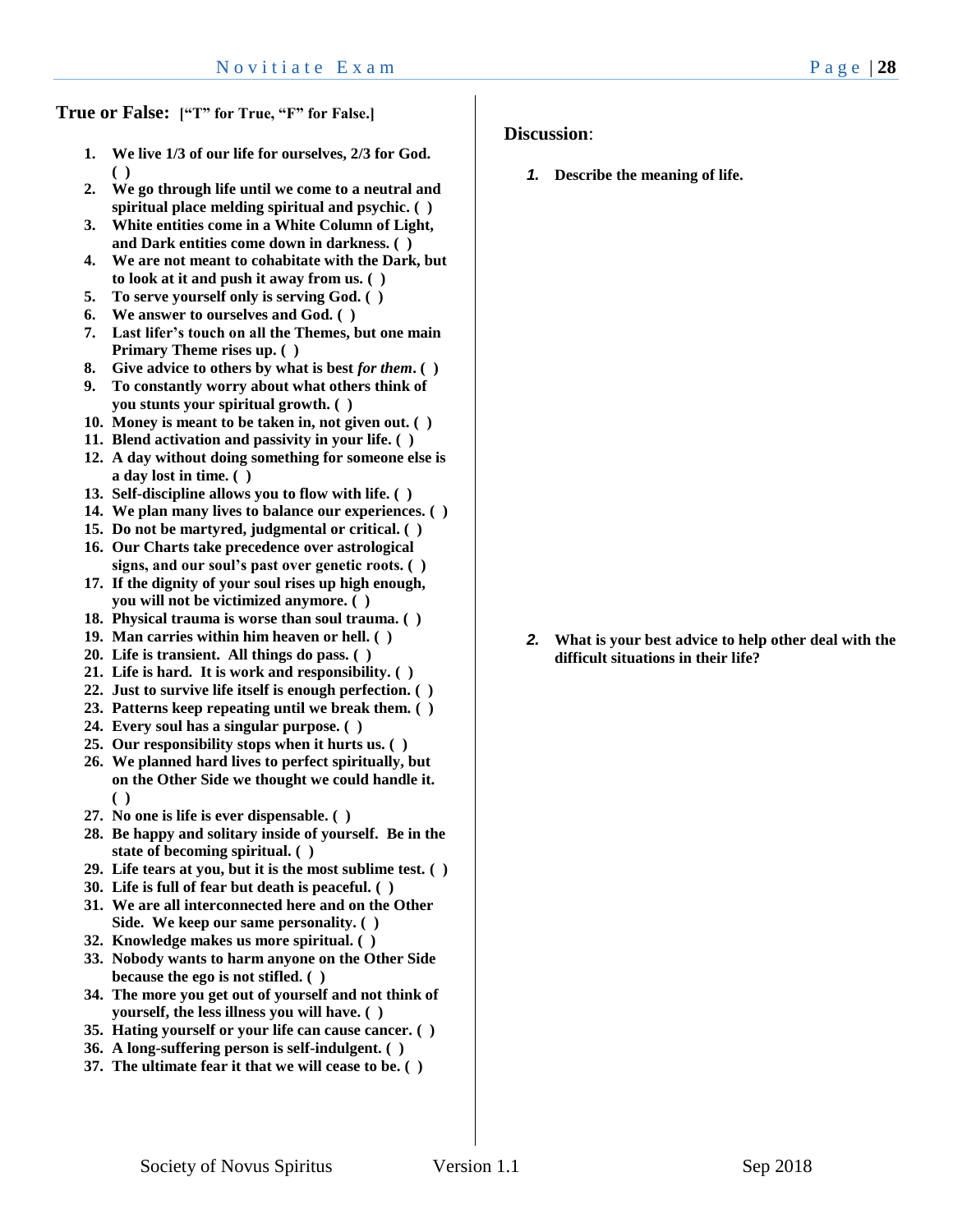### **Reason for Life (b)**

**[Topic 4 – Lesson Two – pp.26-46]**

**6. Compare false ego and the true I Am. Why is it better to come from the point of the I Am?**

**7. Who do we go through to get to the Father?**

**Definitions:**

**Behavioral overlays**:

**Spiritual Desert Period**:

**Spiritual ostentatiousness**:

**Guilt**:

**Church**: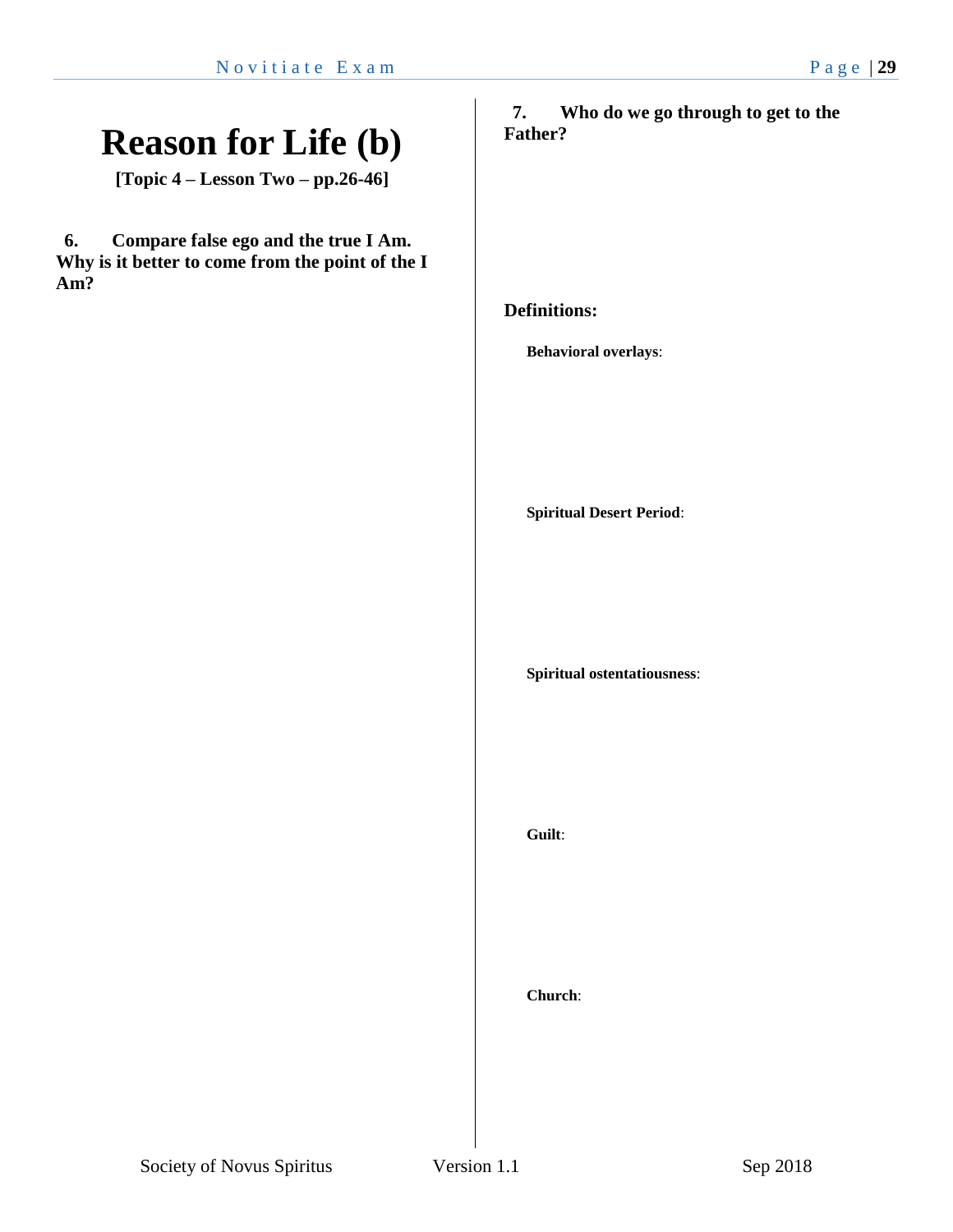**True or False: ["T" for True, "F" for False.]**

- **1. Spiritually advanced people feel hurt and pain more because of their advanced perception. ( )**
- **2. Spirituality is the master. We are the servant. ( )**
- **3. Every person is a tiny universe. If you have three people in a room you have a mini-universe. ( )**
- **4. You continuously give birth to a new self. ( )**
- **5. Only a few can talk to God. ( )**
- **6. Without any negative rub or phobia or worry, you would not gain knowledge or who you are. ( )**
- **7. We have certain lessons to learn in life until we finally accept who we are. ( )**
- **8. The fear of life is greater than of death. ( )**
- **9. The truest partnership you will ever have is your own Other Side of yourself. ( )**
- **10. The most wondrous mysteries are in your soul. ( )**
- **11. We believe in judging people. ( )**
- **12. Through pain we learn true spirituality, and we can still be grateful and thankful that we are here. ( )**
- **13. This religion lets God stretch because God is no longer cramped by religious dogma. ( )**
- **14. God is love, goodness, forgiveness and grace. ( )**
- **15. Everything good comes from God. ( )**
- **16. It takes courage to start a religion, and so must we stand proud and strong. ( )**
- **17. Our faith in ourselves is constantly being tested, which is a test of our faith in God. ( )**
- **18. We can break old circles of pain and patterns by auditing ourselves and stepping outside of it. ( )**
- **19. Live life to experience it for tomorrow. ( )**
- **20. Push evil, violence and negativity away from you, and do not give energy to it. ( )**
- **21. A lifetime is a wink of an eye in eternity. ( )**
- **22. Material thing tie you to them. You should only be identified by who you are, not by anything else. ( )**
- **23. God hold us in the palm of His hands, but we are the fingers of God that move and experience. ( )**
- **24. Within your weakness there lies your strength sleeping. So do not ever give up. ( )**
- **25. All things come to those who believe and wait. ( )**
- **26. Surround yourself daily with the White, gold and purple lights. ( )**
- **27. Your will and God's will are different. ( )**
- **28. The only appreciation in life may be from us and God, but we agreed to experience our Chart. ( )**
- **29. This world can brainwash us in many areas. ( )**
- **30. People, not things, make us sick, give us pain. ( )**
- **31. Be specific what you pray for. ( )**
- **32. God always pay attention. But when your soul pays attention, your soul elevates to God. ( )**
- **33. There is not anything that you have gone through that someone else has not gone through. ( )**
- **34. We were meant to get accolades in this life. ( )**
- **35. Everyone on the Other Side learns from us. ( )**
- **36. Live each day for God seeking your truth. Give witness to what you believe and to your truth. ( )**
- **37. Avoid apathy and despair in life. The mark of a person is how we can stand through suffering. ( )**
- **38. Ask for forgiveness from yourself. ( )**
- **39. If our motive is pure, there is no backlash. ( )**
- **40. Church dogma is filled with fear and control. ( )**

**Discussion: (Choose One—circle choice)**

**How are you perfecting your soul by: (1) finding your true I Am, (2) not judging, (3) stepping outside a circle of pain or patterns, (4) finding appreciation within yourself.**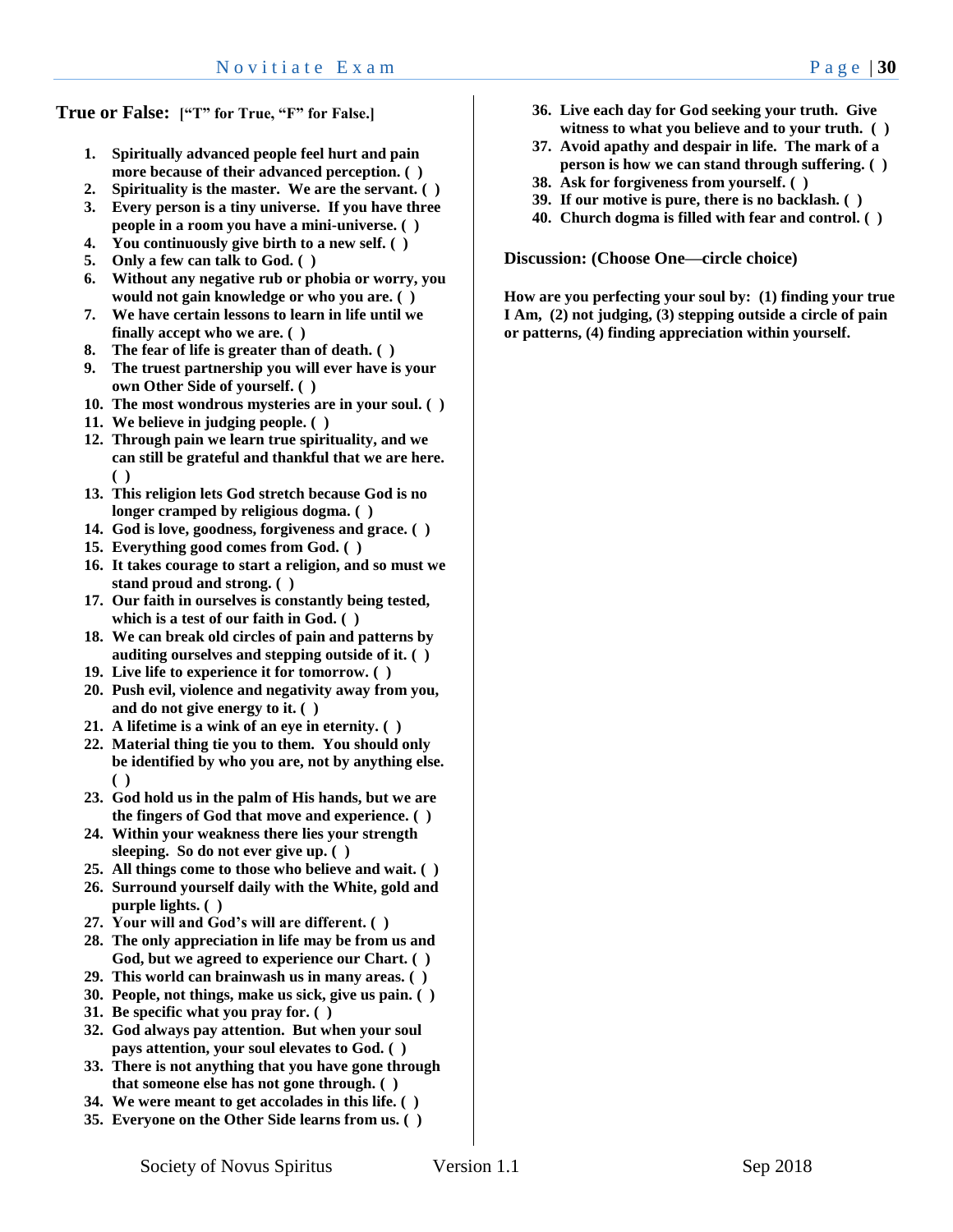### **Karma & Dharma**

**[Topic 34– Lesson Three – pp. 47-74]**

**8. Why do we keep reincarnating until we come upon the Gnostic belief? How does this relate to you?**

**Definitions: Grace**:

**Karma**:

**Church**:

**Personality**:

**Retributive Karma**: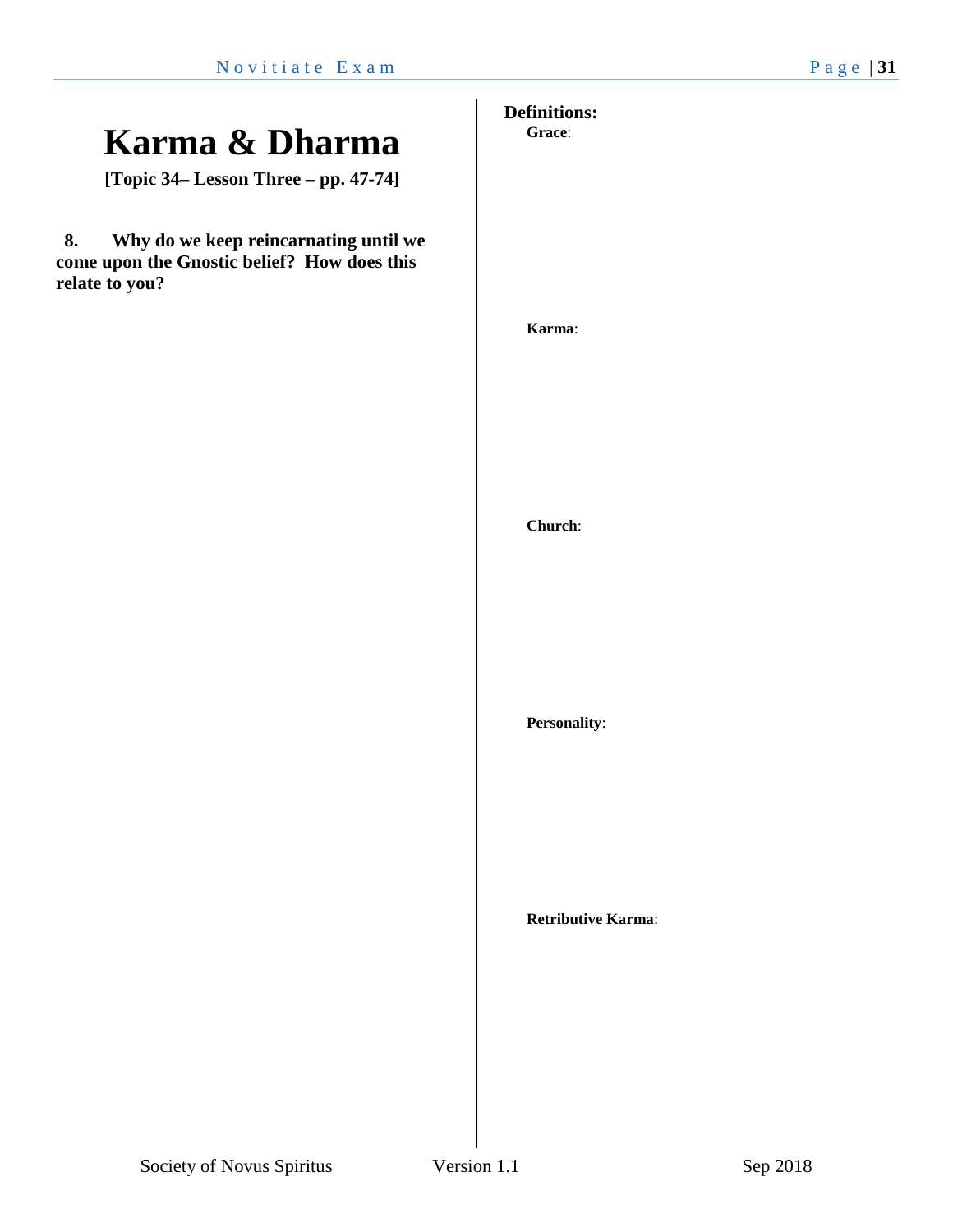#### **Karmic Chain**:

**Baptism**:

**Dharma**:

**True or False: ["T" for True, "F" for False.]**

- **1. Karma is balancing the experiences of others. ( )**
- **2. We keep our same Themes throughout our life. ( )**
- **3. When we get off-track, we do not lose our souls but it makes it tougher to make it through life. ( )**
- **4. Stop worrying and let God handle your life, because our will and God's will are the same. ( )**
- **5. It is not your karma to live in misery. ( )**
- **6. Do not feel unworthy. You are part of God. ( )**
- **7. We want to end the rotations of our lives. ( )**
- **8. Imagination is the worst word ever coined. ( )**
- **9. Father God plays favorites and is humanized. ( )**
- **10. This religion doesn't promote hell or sin or devil, but the responsibility is put back on us. ( )**
- **11. God did not make us come down here. We made a Contract with God to experience for Him. ( )**
- **12. Love yourself as God loves you. ( )**
- **13. Do not judge the person but the act. ( )**
- **14. Stop being so concerned about yourself. But if someone hurts you, righteous anger is fine. ( )**
- **15. Criticism can be positive. ( )**
- **16. If you want to separate the chaff from the wheat, get a trauma in your life. People avoid you. ( )**
- **17. If something hurts you, get out of it. ( )**
- **18. The Judaic religion believes in just the first five books or scrolls of the Bible. ( )**
- **19. We carry our likes and dislikes with us to the Other Side and through all our lifetimes. ( )**
- **20. We are the Truth, the Way and the Light. ( )**
- **21. You must live with someone awful, because it is your karma. ( )**
- **22. The one obligation you do have to karma is you must finish what you have begun. ( )**
- **23. We can never end a relationship with children, but we can stop the karmic tie. ( )**
- **24. Through the centuries, Christianity has been based upon the idea that Christ had to be crucified. ( )**
- **25. The more advanced and spiritual you are, the more it brings hardships and hurt. ( )**
- **26. The more psychic and intuitive you become, the more spiritual you become, and vice versa. ( )**
- **27. Bible stories are parables. People should rely upon their own God-Center to direct them. ( )**
- **28. Our karmic life experience is totally different than anybody else, but everyone wants to be loved. ( )**
- **29. When our soul stretches spiritually, it may hurt but we are magnifying the Lord and ourselves. ( )**
- **30. You must love all people, even those who are rotten and are not worth of your love. ( )**
- **31. Honor your father and mother only if they are honorable. ( )**
- **32. Do not let others treat you badly or demean you, because you are a spark of God, the Divine. ( )**
- **33. Karma does not apply to Dark entities. Their life is to disrupt but they never go to the Other Side. ( )**
- **34. Only advanced souls pick horrible experiences. ( )**
- **35. Walk-ins take over in hard times. ( )**
- **36. On Earth we're in full essence, not fragmented. ( )**
- **37. If you are stuck in one's karmic dome, grab your Golden Thread of spirituality to pull you out. ( )**
- **38. In our last life, we hit on all the Themes. ( )**
- **39. If it is a baby's karma to drown, do not save it. ( )**
- **40. The more spiritual, the more Dharma. ( )**
- **41. Our Guides learn along with us. ( )**
- **42. Answers to prayers can come in human form. ( )**
- **43. Bad karma is incurred with malicious intent. ( )**
- **44. Some people may not like your being spiritual. ( )**
- **45. There is no way in the world that God does not want everyone to be happy. God is love. ( )**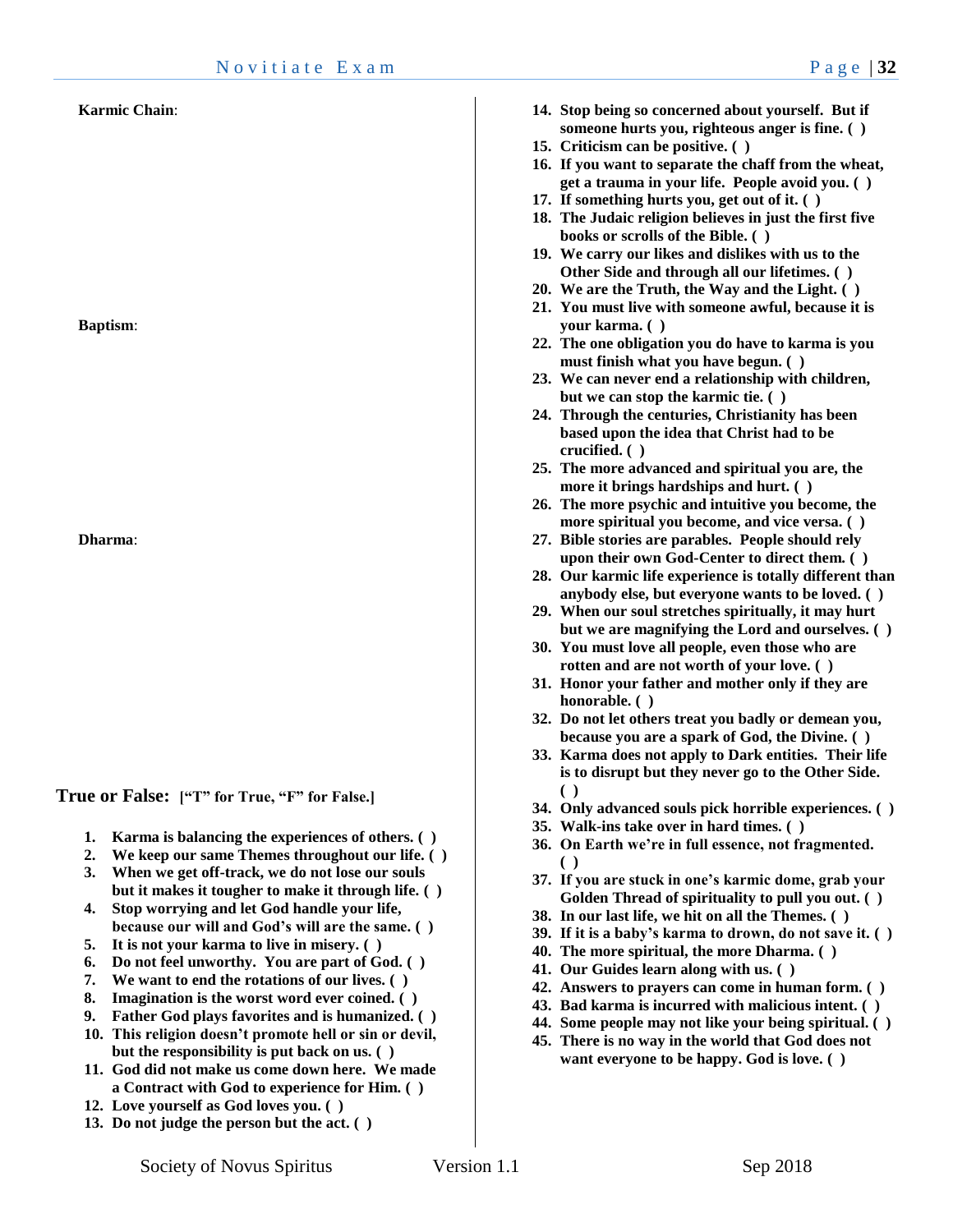|                                                                          | <b>Secondary Themes:</b>                        |
|--------------------------------------------------------------------------|-------------------------------------------------|
| <b>Life Themes</b><br>[Topic $4 -$ Lesson Four $-$ pp. 75-94]            |                                                 |
|                                                                          | 5. How can we tell if we are off-track?         |
| 1. Describe your essence.                                                |                                                 |
|                                                                          |                                                 |
|                                                                          | 6. Why is child-likeness a desirable quality?   |
| 2. Why or how do we cleanse our essence?                                 |                                                 |
|                                                                          |                                                 |
|                                                                          | 7. Briefly describe these Themes.<br>Activator: |
| 3. Review the meaning of karma.                                          |                                                 |
|                                                                          | <b>Tolerance:</b>                               |
|                                                                          |                                                 |
|                                                                          | Catalyst:                                       |
| 4. What are Life Themes? Compare<br><b>Primary and Secondary Themes.</b> | <b>Builder:</b>                                 |
| Themes are:                                                              |                                                 |
| <b>Primary Themes:</b>                                                   | Pawn:                                           |
|                                                                          |                                                 |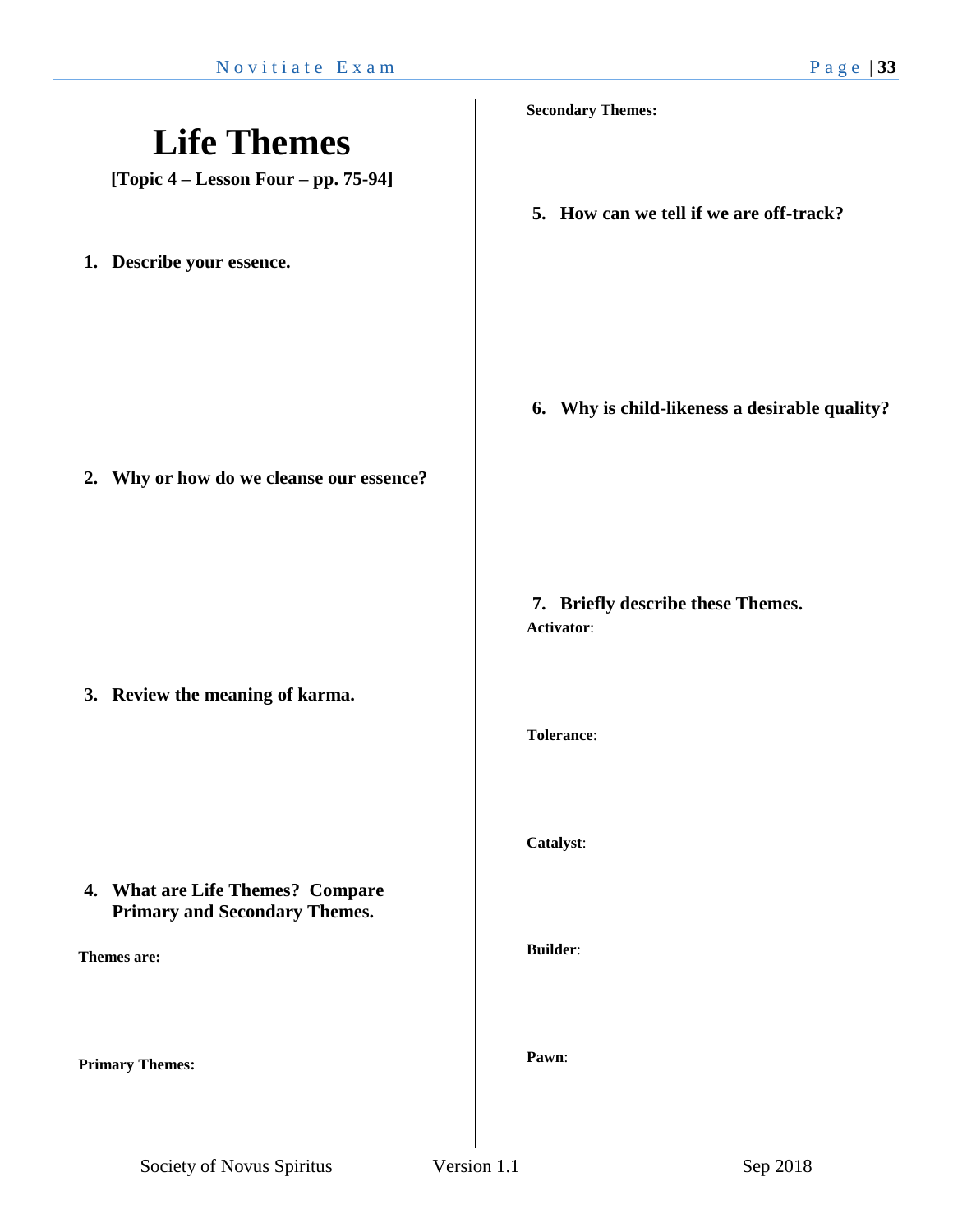| <b>Banner Carrier:</b> | True or False: ["T" for True, "F" for False.]                                                                                                                                                                                                                                                                                                                                             |
|------------------------|-------------------------------------------------------------------------------------------------------------------------------------------------------------------------------------------------------------------------------------------------------------------------------------------------------------------------------------------------------------------------------------------|
|                        | Knowledge brings about freedom. ()<br>1.<br>People, not places or animals, create negativity.<br>2.                                                                                                                                                                                                                                                                                       |
| <b>Warrior:</b>        | $\left( \quad \right)$<br>3.<br>All entities on other planes look human. ()<br>Visualize time speeding up to heal pain fast. ()<br>4.<br>5. Guides can read our mind without permission. ()<br>Our aura can reflect the mood we are in. ()<br>6.                                                                                                                                          |
| Pacifist:              | 7.<br>We experience emotional knowledge on Earth. ()<br>8. Last lifers will touch on all the Themes. ()<br>9. If you are too emotion, you cannot think. ()<br>10. If you cannot get four people to stand with you in<br>your lifetime other than family, you have failed.                                                                                                                 |
| Leader:                | 11. Babies play with their hands to see their race. ()<br>12. Two to four your old's have past life recall. ()<br>13. Much of our insight is just imagination. ()<br>14. Crib death is that entity choosing to retract. ()<br>15. On the Other Side, there is only one emotion, love.<br>We are accepted and allowed to be. ()                                                            |
| <b>Experiencer:</b>    | 16. If your motive is in the right place, do not be so<br>responsible for your spoken word. ()<br>17. No one is the master of anyone else's soul. ()<br>18. Negate illnesses in life; ask to die with dignity. ()<br>19. The Bible is like man's journey through life. ()<br>20. If we want, we can change Themes in life. ()<br>21. There is no guarantee that life would be fair. $( )$ |
| Justice:               | 22. See your true shining self with your soul's eyes. ()<br>23. Themes were not distributed equally, but we did<br>choose our Themes to work through on Earth. ()<br>24. When you are on track, life is not perfect, but<br>there is a quiet peace in letting God control your<br>life. $( )$                                                                                             |
| <b>Definitions:</b>    | <b>Discussion:</b>                                                                                                                                                                                                                                                                                                                                                                        |
| Cocooning:             | 1. What are your two Themes? How does your life<br>validate that? [For list of Themes, see Sylvia's<br>Biography or Journey of the Soul, Topic 8.]                                                                                                                                                                                                                                        |
| Merging:               |                                                                                                                                                                                                                                                                                                                                                                                           |
| Keening:               |                                                                                                                                                                                                                                                                                                                                                                                           |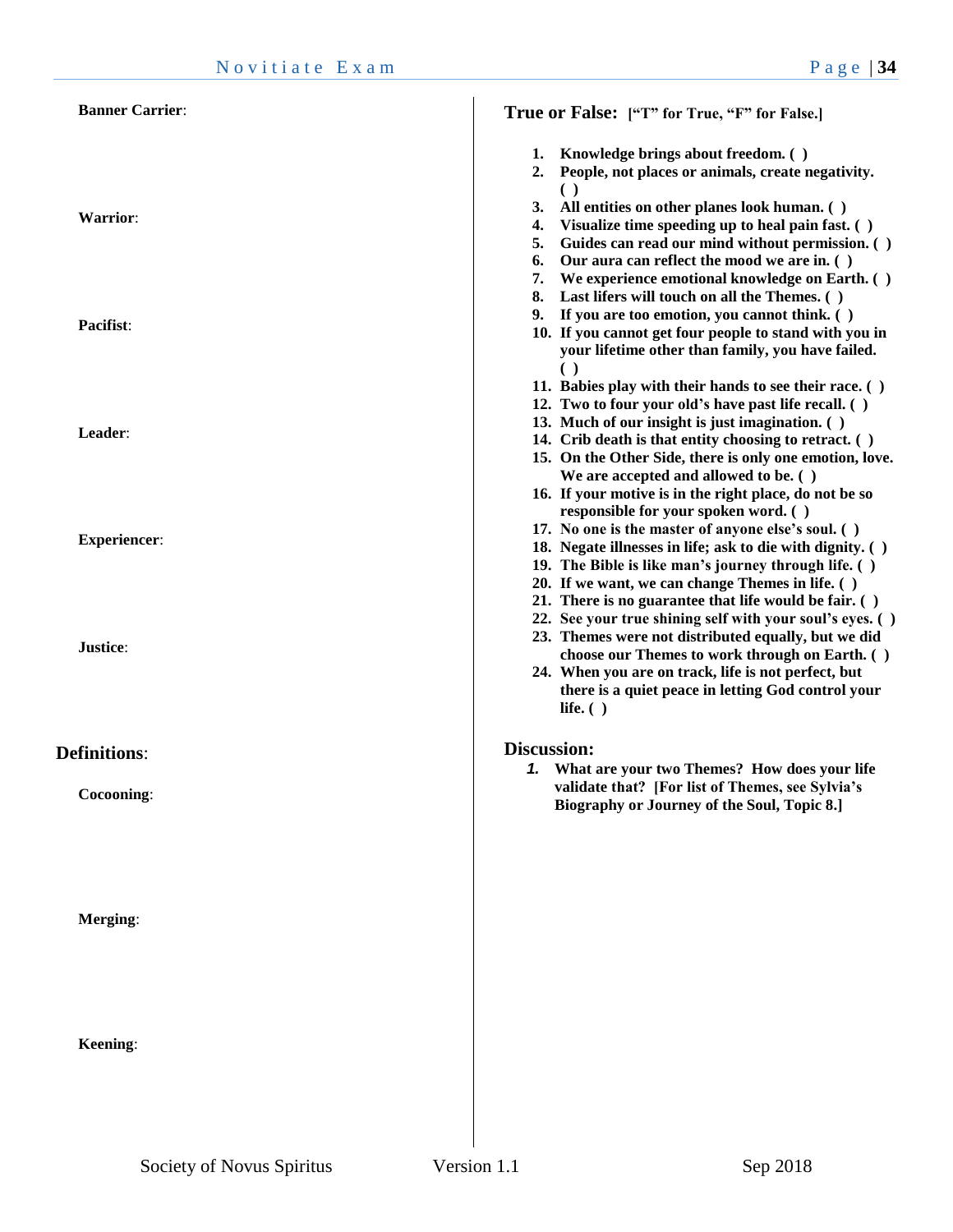### **Synergism**

**[Topic 4 – Lesson Five – pp. 95-120]**

**1. Explain Synergism and how it works.**

**2. How does negativity prevent synergism?**

**3. Explain, "Insecurity builds, ego destroys."**

**Insecurity is:**

**Security is:**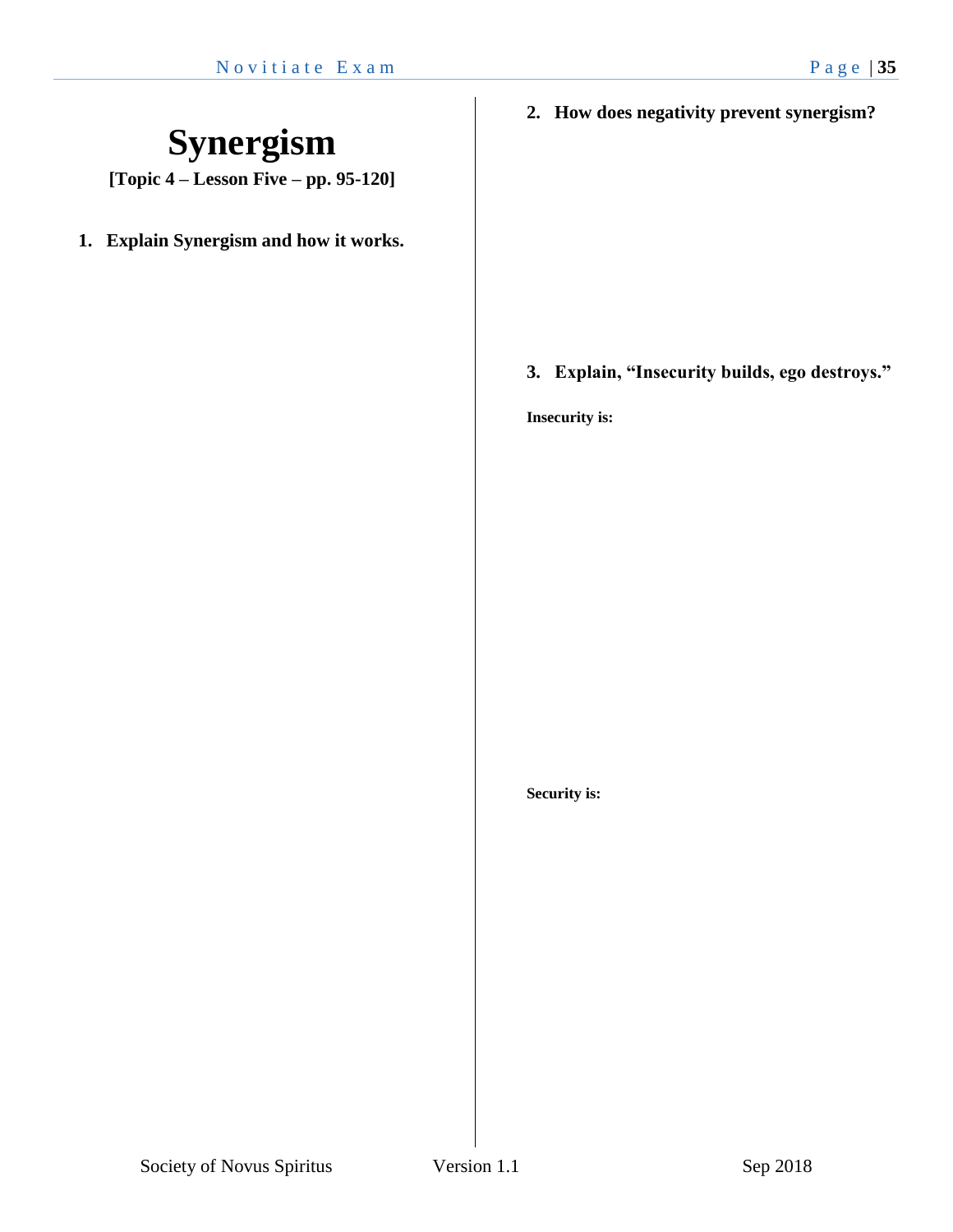| 4. State three Gnostic Universal Truths? | <b>Definitions:</b>                                                                                                                                                                                                                                                                                                                                                                                                                                                                                                                                                                                                                                                                                                                                                                                                                                                                                                                                                                                                                                                                                                                                                                                                                                                                                                                                                                                                                                                                                                                                                                                                                                                                                                                                                                                               |
|------------------------------------------|-------------------------------------------------------------------------------------------------------------------------------------------------------------------------------------------------------------------------------------------------------------------------------------------------------------------------------------------------------------------------------------------------------------------------------------------------------------------------------------------------------------------------------------------------------------------------------------------------------------------------------------------------------------------------------------------------------------------------------------------------------------------------------------------------------------------------------------------------------------------------------------------------------------------------------------------------------------------------------------------------------------------------------------------------------------------------------------------------------------------------------------------------------------------------------------------------------------------------------------------------------------------------------------------------------------------------------------------------------------------------------------------------------------------------------------------------------------------------------------------------------------------------------------------------------------------------------------------------------------------------------------------------------------------------------------------------------------------------------------------------------------------------------------------------------------------|
| Man is:                                  | Aristotle's premise of essence:                                                                                                                                                                                                                                                                                                                                                                                                                                                                                                                                                                                                                                                                                                                                                                                                                                                                                                                                                                                                                                                                                                                                                                                                                                                                                                                                                                                                                                                                                                                                                                                                                                                                                                                                                                                   |
| You do not harm:                         |                                                                                                                                                                                                                                                                                                                                                                                                                                                                                                                                                                                                                                                                                                                                                                                                                                                                                                                                                                                                                                                                                                                                                                                                                                                                                                                                                                                                                                                                                                                                                                                                                                                                                                                                                                                                                   |
|                                          | True or False: ["T" for True, "F" for False.]                                                                                                                                                                                                                                                                                                                                                                                                                                                                                                                                                                                                                                                                                                                                                                                                                                                                                                                                                                                                                                                                                                                                                                                                                                                                                                                                                                                                                                                                                                                                                                                                                                                                                                                                                                     |
| You do not have guilt:                   | 1. We are our own salvation, our own keepers. ()<br>No one should take precedence over another.<br>2.<br>There are no saints. All people are equal. ()<br>Gnostics seek mysteries built on faith. ()<br>3.<br>Each day we test the metal of our soul. ()<br>4.<br>Obesity is usually for protection. ()<br>5.                                                                                                                                                                                                                                                                                                                                                                                                                                                                                                                                                                                                                                                                                                                                                                                                                                                                                                                                                                                                                                                                                                                                                                                                                                                                                                                                                                                                                                                                                                     |
| 5. Describe the concept of wishes.       | We have been different races, creeds, sexes. ()<br>6.<br>7.<br>Continual lives is worse than burning in hell. ()<br>If sanction exists, less immoral acts occur. ()<br>8.<br>Karma propels us through lives to evolve. ()<br>9.<br>10. Most people have malicious intent. ()<br>11. Do not stay in situations that destroy or block or<br>keep you from being who you are. ()<br>12. Gnosticism is a guilt, fear and pain reliever. ()<br>13. Organized religion became big business. ()<br>14. Positive energy in a room is bright rose and golden.<br>Negativity is hazy and munge green. ()<br>15. Christ was wealthy-from the House of David. ()<br>16. You are your own reality. ()<br>17. Going to Church is synergistically adding your<br>power to everyone else—two or more gathered. ()<br>18. Earth is a permanent place. ()<br>19. We are able to construct things by thought on the<br>Other Side synergistically. ()<br>20. You may not get exactly what you ask for, but it<br>can be transferred into something magnificent. ()<br>21. All the buildings and things in our world were first<br>constructed in someone's mind. The minute the<br>mind has constructed it, it is there. ()<br>22. You should be a sieve by which information comes<br>in. Some is kept, some pours out. ()<br>23. Better to be a rebel, infamous and controversial<br>than to live a life of mediocrity. Wealth is in the<br>action of living and the soul. ()<br>24. Be above the body to discount pain. ()<br>25. Synergism can accelerate our Chart. When our<br>wish comes at the same time our window of<br>opportunity opens, Miracles occur. ()<br>26. Without facades, souls speak to each other. ()<br>27. The will of God is the same as our will. ()<br>28. We write in Option Lines after we get in. () |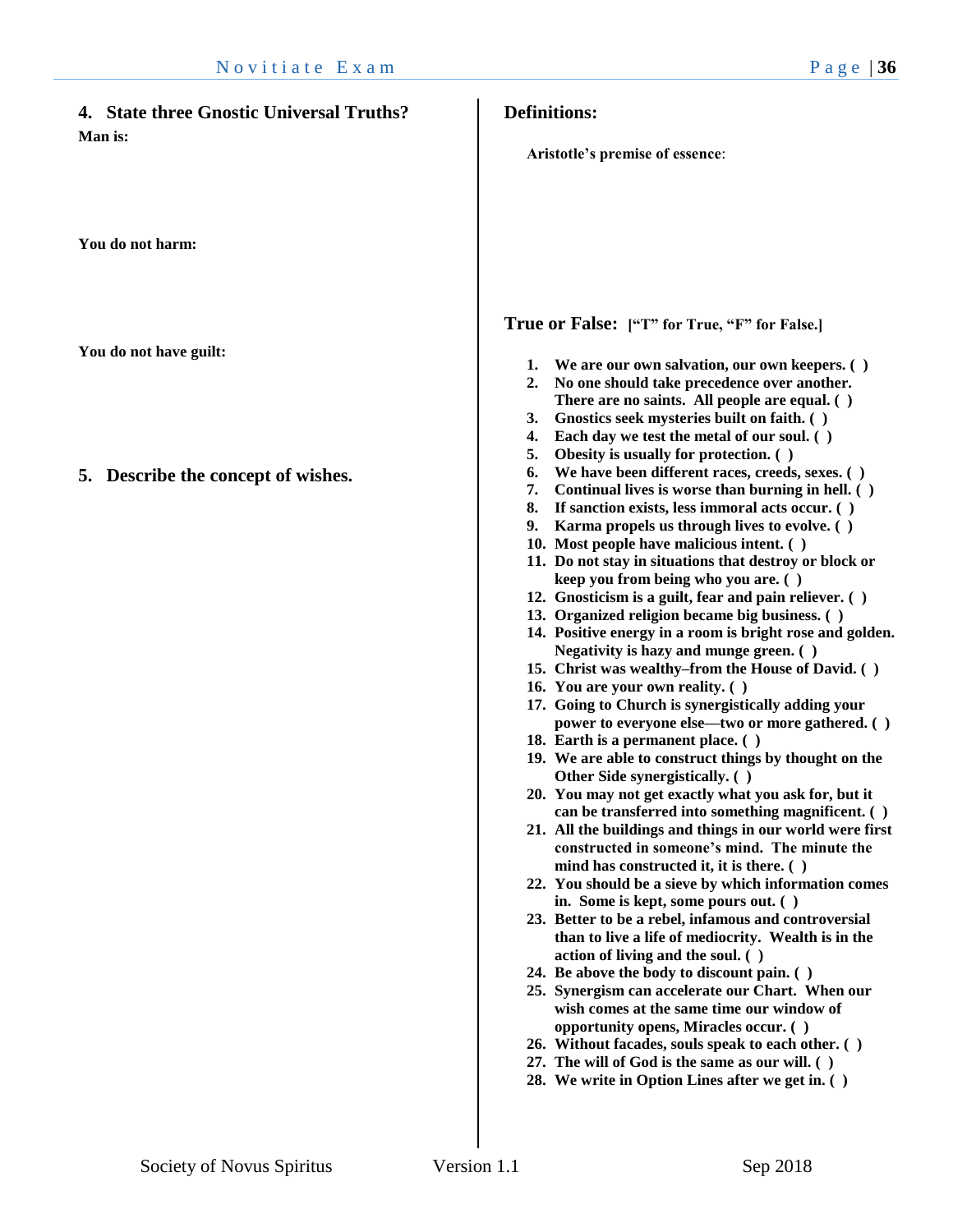### **Tenets For Living (a)**

**[Topic 4 – Lesson Six – pp. 121-139]**

- **1. Briefly explain each Tenet.**
- *1. The way of all peace is to scale the mountain of self. The love of other makes the climb down easier. We see all things darkly until love lights the lamp of the soul.*

*2. Whatever thou lovest, lovest thou.*

*3. Do not give unto God any human pettiness such as vengeance, wrath or hate. Negativity is man's alone.*

*4. Create your heaven, not a hell. You are a Creator made from God.*

*5. Turn thy power outward, not inward, for therein shines the Light and the Way.*

*6. In faith be like the wind chimes; hold steady until faith, like the wind, moves you to joy.*

*7. Know that each life is a path winding towards perfection. It is the step after step that is hard, not the whole of the journey.*

*8. Be simple, allow no man to judge you, not even yourself, for you cannot judge God.*

*9. You are a Light in a lonely, dark desert that enlightens many.*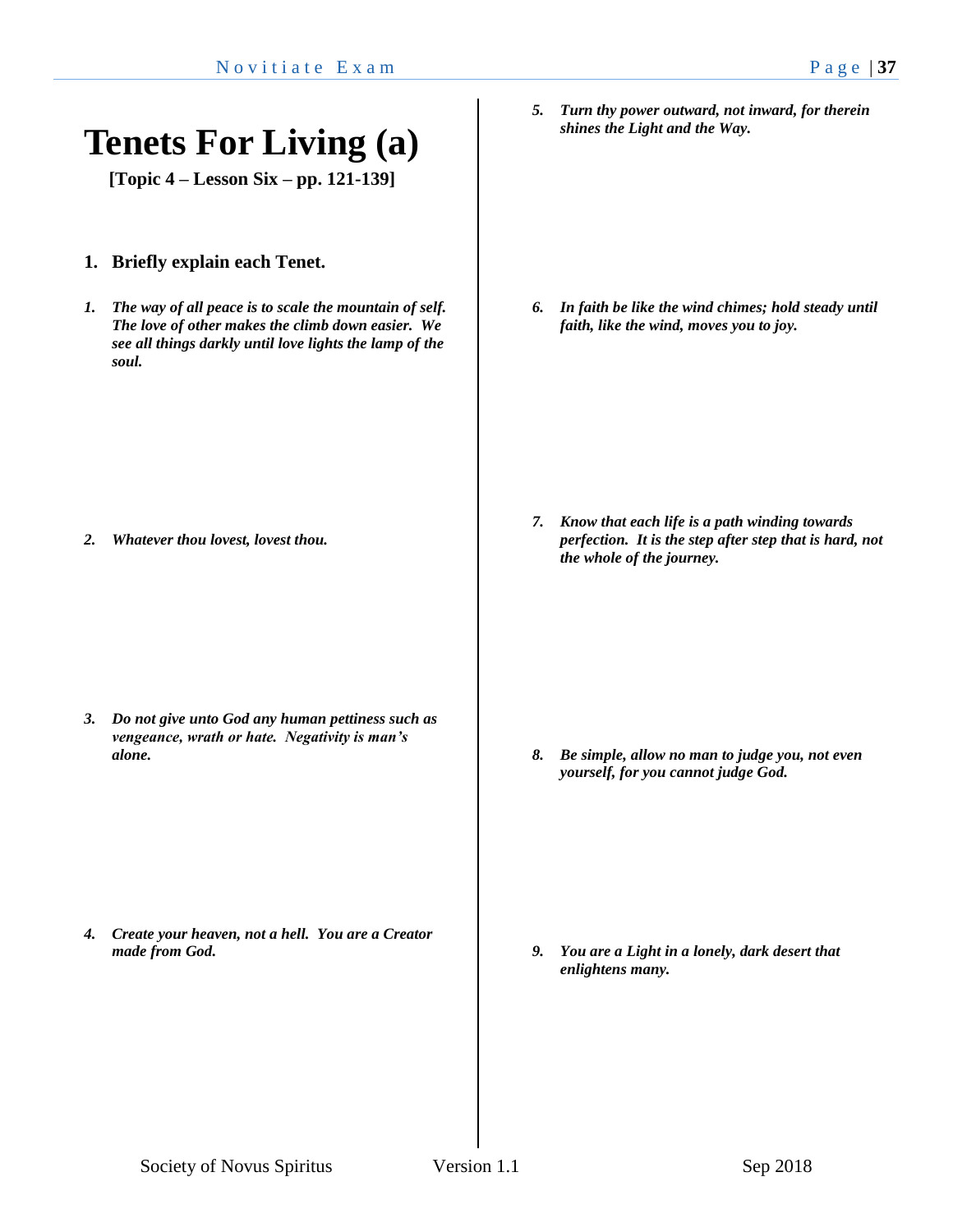*10. Let no one convince you that you are less than a God. Do not let fear imprison your spiritual growth.*

*11. Do not allow the unfounded belief in demons to block our communion with God.*

*12. The body is a living temple unto God, wherein we worship the spark of the Divine.* 

*13. God does not create the adversities in life. By your own choice they exist to aid in your perfection.*

*14. Karma is nothing more than honing the wheel of evolvement. It is not retribution, but merely a balancing of personal and universal experience.*

*15. God allows each person the opportunity for perfection, whether you need one life or a hundred lives to reach your goal.*

*16. Devote your life, your soul, your very existence to the service of God. For only there will you find meaning in life.*

*17. War is profane, defense is compulsory.*

*18. Death is the act of returning home; it should be done with grace and dignity. You may preserve that dignity by refusing prolonged use of artificial life support systems. Let God's will be done.*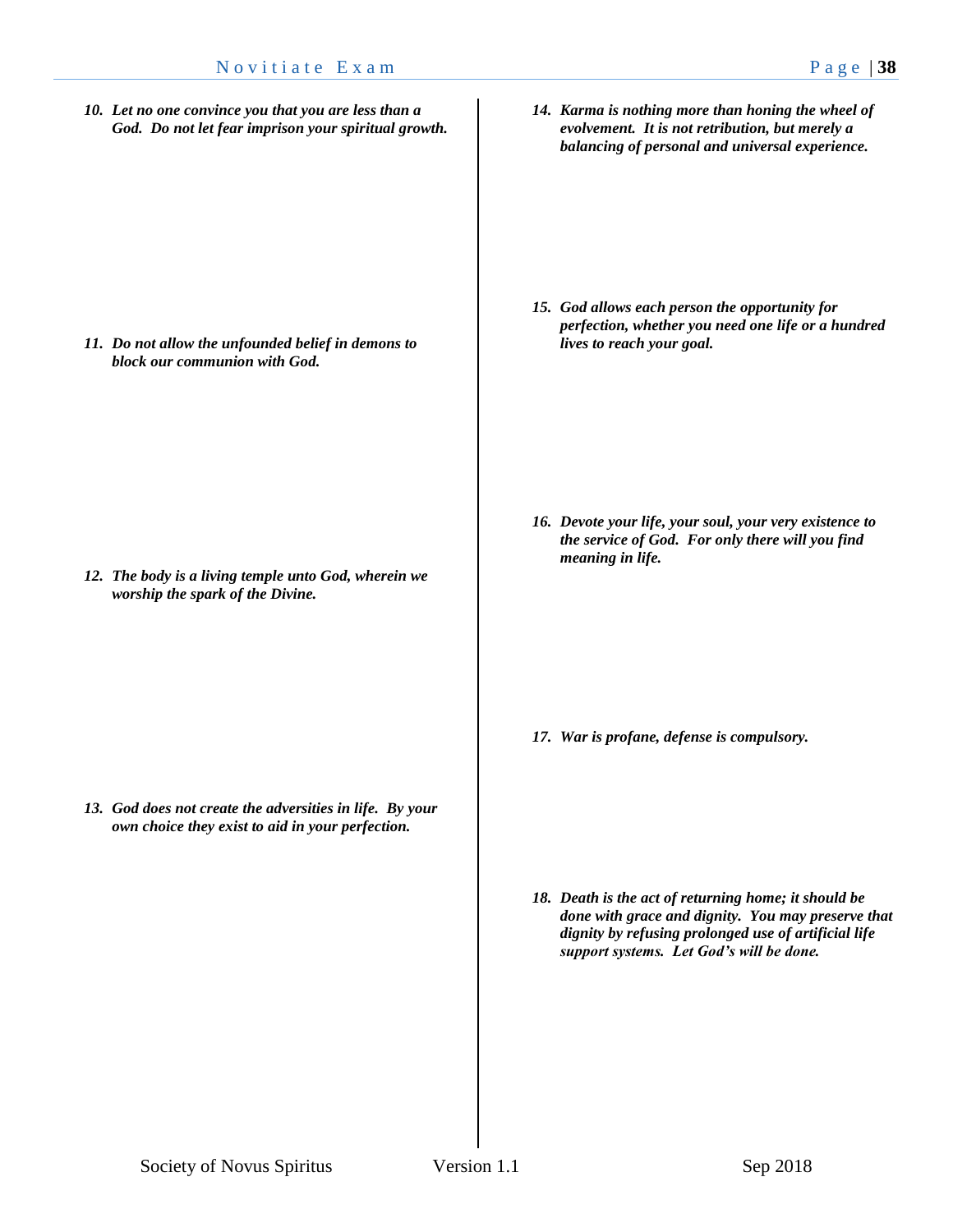# **Tenets For Living (b) [Topic 4 – Lesson Seven – pp. 140-end] 1. What is the real purpose for church? What should true religion be like? Church is: Religion should be: 2. What is the Gnostic Mission? 3. What are the negative effects of fear? 4. What should we release or let go of in life? Definitions: Dark night of the soul**: **Benjamin Franklin's definition of fear**: **Sin**: